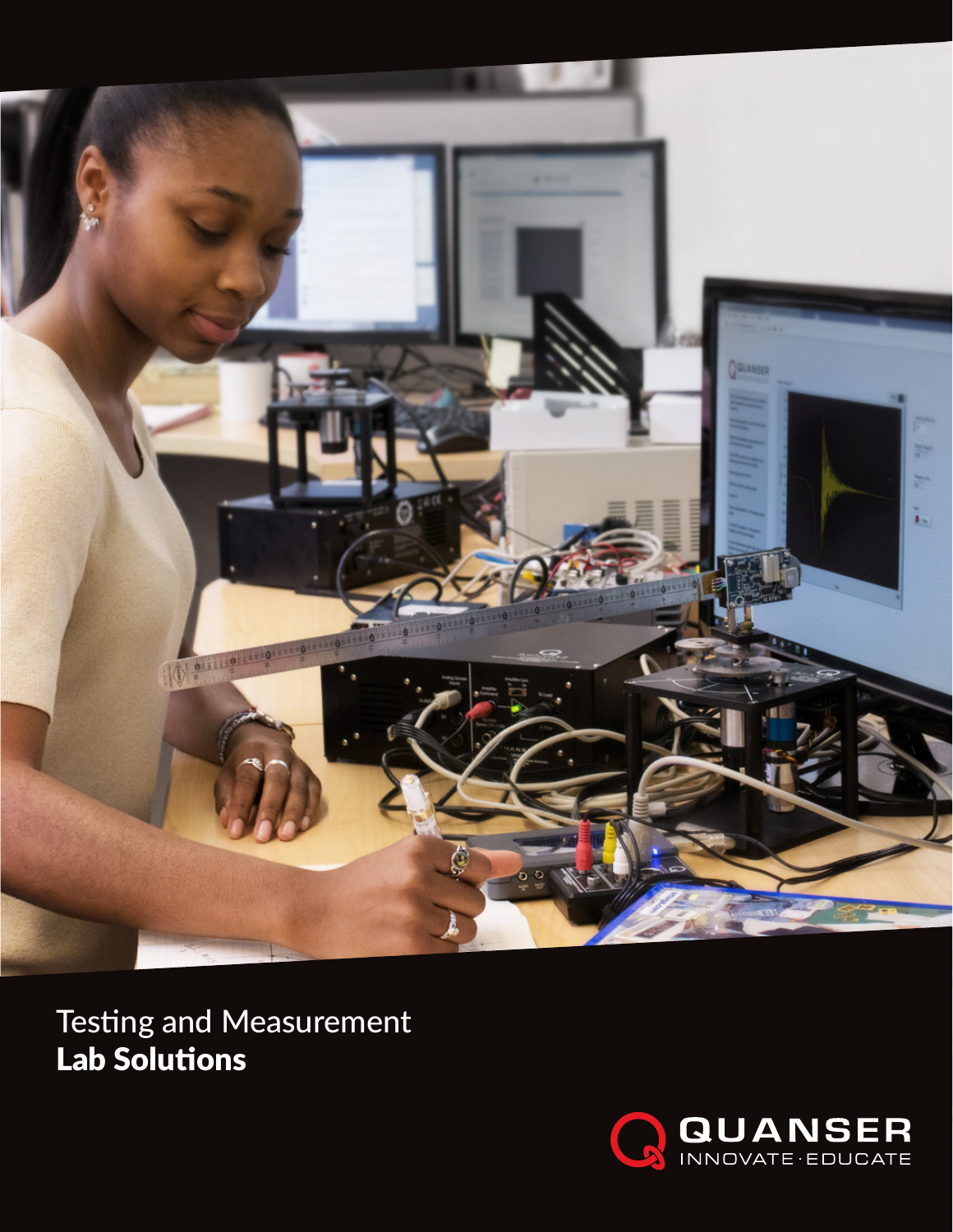Measurement and instrumentation is a fundamental topic in engineering. Without accurate and reliable measurement of physical quantities such as temperature, strain, pressure, and position we will not be able to reliably monitor and control processes. Having an in-depth understanding of the concepts allows engineers to design, implement, and maintain complex engineering systems. With Quanser's measurement and instrumentation line of products, you can teach the fundamentals of sensors, signal conditioning, and computer-based data acquisition.

# **SENSORS AND SIGNAL CONDITIONING**

Sensors are key building blocks of any measurement and instrumentation system. They provide a means to measure physical quantities such as temperature, pressure, strain, displacement, and velocity. Understanding signal conditioning techniques is equally important when designing and implementing state-of-the-art measurement systems. Quanser's line of measurement and instrumentation products are suited to teach and demonstrate the fundamentals of common sensors and signal conditioning by allowing students to measure real-world physical quantities.

### **Introduction to Sensors**

Our engineering trainer boards incorporate a comprehensive range of sensors and switches, ideally suited for teaching introductory electro-mechanical measurement, sensor behavior, and calibration techniques.

#### **Fluid & Pressure Measurement**

The Coupled Tank is a bench-scale plant suited to introduce measurement and calibration of fluid flow, liquid level, and pressure.

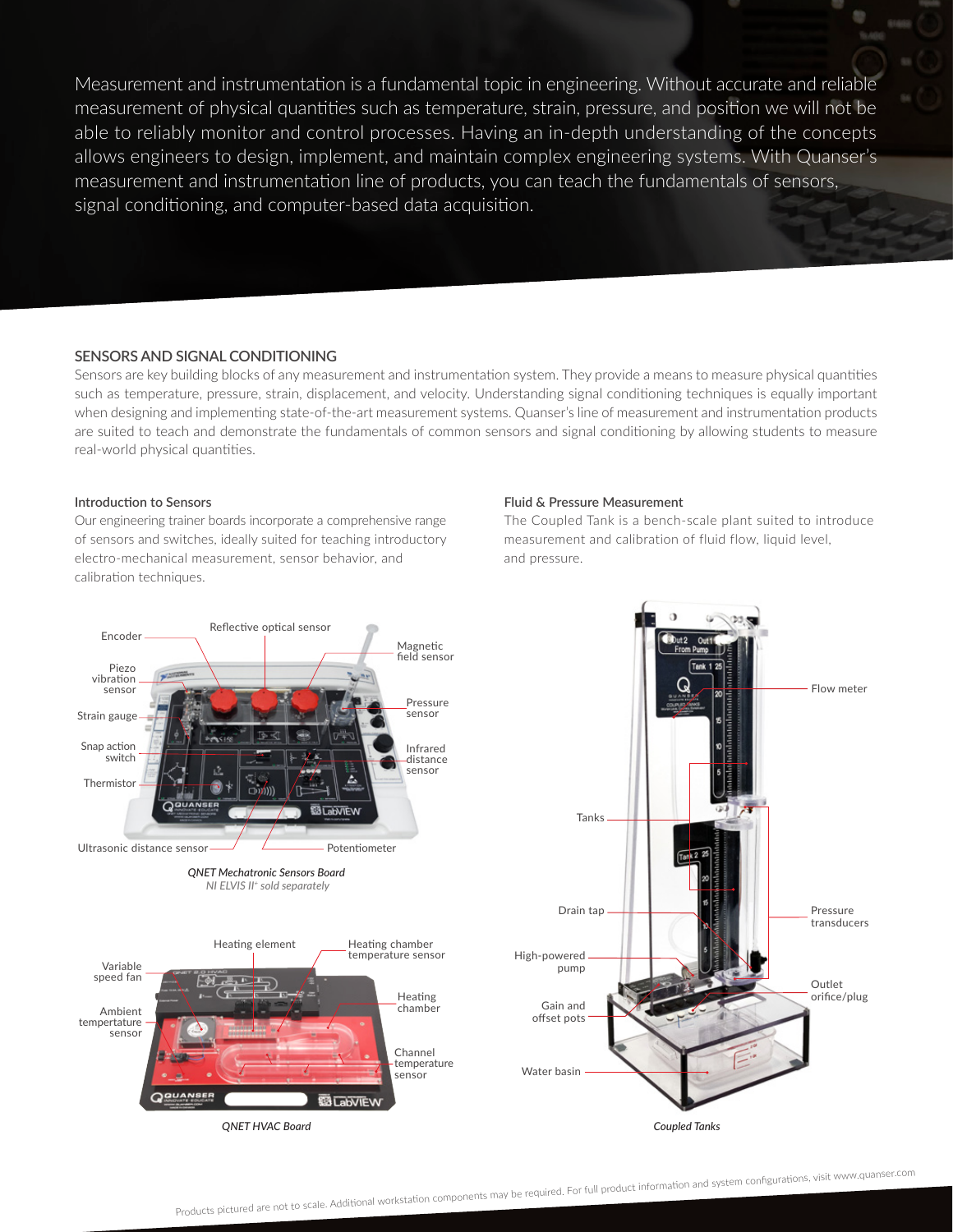

# **Mechanical Motion Measurements**

The modular rotary motion platform is ideal for measurement and calibration of strain, angular displacement, angular velocity, vibration, and actuation.

# **Temperature Measurement & Control**

The Heat Flow introduces students to temperature measurement and control techniques. It is equipped with a coil-based heater and a blower, and three fast-settling platinum RTD temperature sensors.



# **DATA ACQUISITION SYSTEMS**

Since computers operate in the digital domain, analog signals must be converted into their digital equivalent before they are manipulated by a computer. Likewise, a digital signal from a PC must be converted to an analog signal before it can control a process. Quanser's ground-breaking USB DAQs offer an extensive range of A/D and D/A hardware features and software support which provide a precise, reliable way to acquire and process large amounts of data in real-time. In the classroom, Quanser DAQs can be used to teach concepts such as sampling rate and signal aliasing.



*Q8-USB*





*QTB for NI myRIO\* Q1-cRIO for NI CompactRIO\**